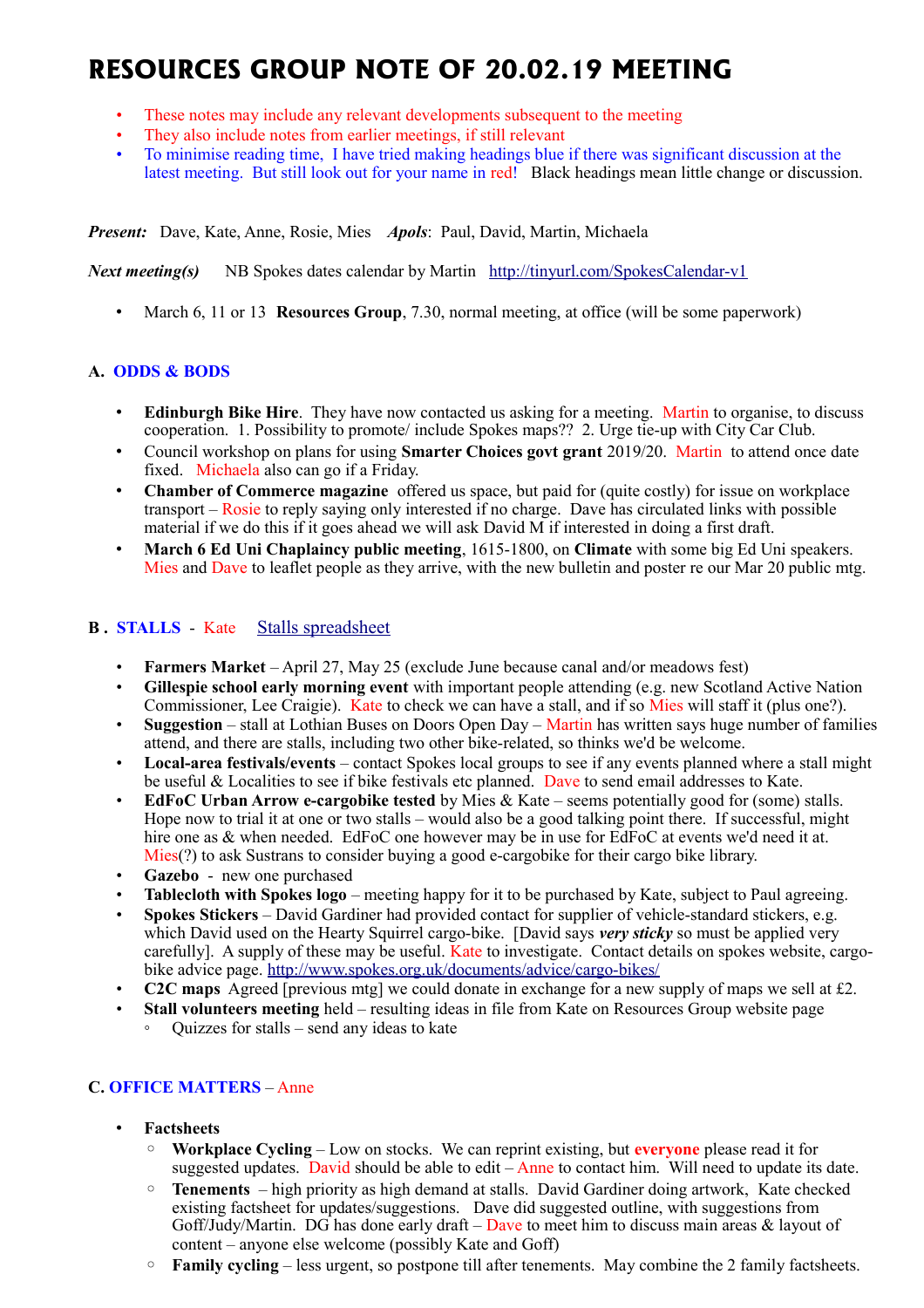- **Keys** Mies & Kate both now have keys. Martin does not have keys Dave to ask Sandy if could hand over his, as we think not currently used.
- **40th anniversary group photo** Dave has made numbered chart and corresponding numbered photo, to be mounted in a second frame next to Bryce main photo. The chart and numbered photo are both A4 width in landscape. Anne to investigate framing (and/or ask Judy). Dave to tweak the chart layout slightly before it is printed, and send it and other previous info to Anne. A framer recommended by Leo (Dave's son) for reasonable price and good quality is [www.edinburgharts.com](http://www.edinburgharts.com/) but Anne may have other framer knowledge.

## **D. SPOKES PUBLIC MEETINGS** [twitter hashtag #SpokesMtg] Organiser Martin.

- **2019** Weds 20 March **Climate, Transport & Cycling**. This is appropriate time as the Climate Bill will be in the Scottish Parliament at a useful stage. S*peakers...*
	- **Dave Gorman** [Head of Ed Uni Social Responsibility and Sustainability Dept) W*hat Ed Uni is doing*
	- **Claudia Beamish MSP** [Co-convener of Scot Parlimanent cross-party group on cycling etc, and Labour spokesperson on Climate] - *Parliamentary perspective*
	- **Caroline Rance** [FOE Climate Bill campaigner] *The Climate Bill and actions around it*
	- **Alex Luetchford** [2050 Climate Group board member] CTC *the young persons' perspective*

*Panel QA.- to introduce and chair the panel discussion, and sum up the meeting.*

**Elizabeth Bomberg** [Prof of Environmental Politics, Ed Uni]

Premises - Ed Uni. Martin checking on technology, refreshments, etc, etc. Also offering stalls to relevant groups, like we had last time in those premises. **All** – send further ideas to Martin.

- **June 13 (Thurs)** [during EdFoC] **City Centre Transformation** Speaker Daisy agreed. Good time for this topic as the report of detailed concrete Transformation proposals will go to May Transport Cttee, so this is an ideal time to discuss and influence the outcome.
- **Future ideas [next public mtg probably mid November]**
	- **Cycling as city transport** (title?) speaker from Bike Share to say how it is going and get feedback; speaker from Council on their cargo-bike investigations/plans. Or possibly this could be in incorporated in the Transformation meeting: discuss with Daisy nearer the time, what would be useful.
	- **Other Cities** Manchester, Chris Boardman? More on Glasgow?
	- **Cycling & Health** (NB we had this topic in June 2016). New developments 1. Adrian Davis, new professor of transport & health at Napier (first in the world?) 2. Faculty of Public Health launches Scottish initiative on transport, with Transform Scotland.

## **E. OTHER SPOKES EVENTS**

- **EdFoC, June 6-16** Agreed to sponsor EdFoC as in last few years £500, in exchange for recognition in the programme and 900 copies of the programme for May mailout.
	- Call for events … closing date to get in printed programme is **Fri 15 March**. [What we did in 2018.](http://www.spokes.org.uk/2018/06/city-centre-transformation-and-edfoc/) *Definite* – public meeting (above) & bike breakfast; *Probable* – family cycle ride, Michaela is to organise and book with EdFoC. *Other ideas?*
- **Bike Breakfast** , Weds June 12– Kate organising, with Mies backup.

## **F. FINANCE ISSUES**

- **Cargo-Bike project** [Spreadsheet](https://drive.google.com/drive/folders/1BuWIrWRXwrDyFuw-nDA8n9ms37oAeKwH)
	- Conditions for our grants - [www.spokes.org.uk/documents/papers-documents/cargo-bikes.](http://www.spokes.org.uk/documents/papers-documents/cargo-bikes)
	- So far, 4 grants allocated see above links.
	- Food-sharing coop launch cargo bike (with Spokes logo) Jan 19. Dave/Rosie went. Photo on website.
	- Rosie has set up the above spreadsheet and will do basic follow-up/reminders to bodies receiving grants or applying, and ensure grantees follow the rules, e.g. photo(s), logo on bike and brief report.
- **Spokes cash surplus, possible uses** (noting that we do not have to use it unless genuinely a worthwhile use of the *cash* and does not require *time* which would be more valuable in other/ existing uses)...
	- **Cargo-bike policy** increase grant (would not use a great deal extra, on basis of applications so far)
	- **Maps** (H below) a central element of Spokes, but Tim (and David L??) now retired. Should we put more cash in, perhaps to support a coordinator, in addition to the usual costs of artwork/printing?
	- **Other groups** contact other voluntary groups such as Bikes for Refugees or Bike Stn, to see if they have ideas which are on hold due to lack of cash, and which we feel worth supporting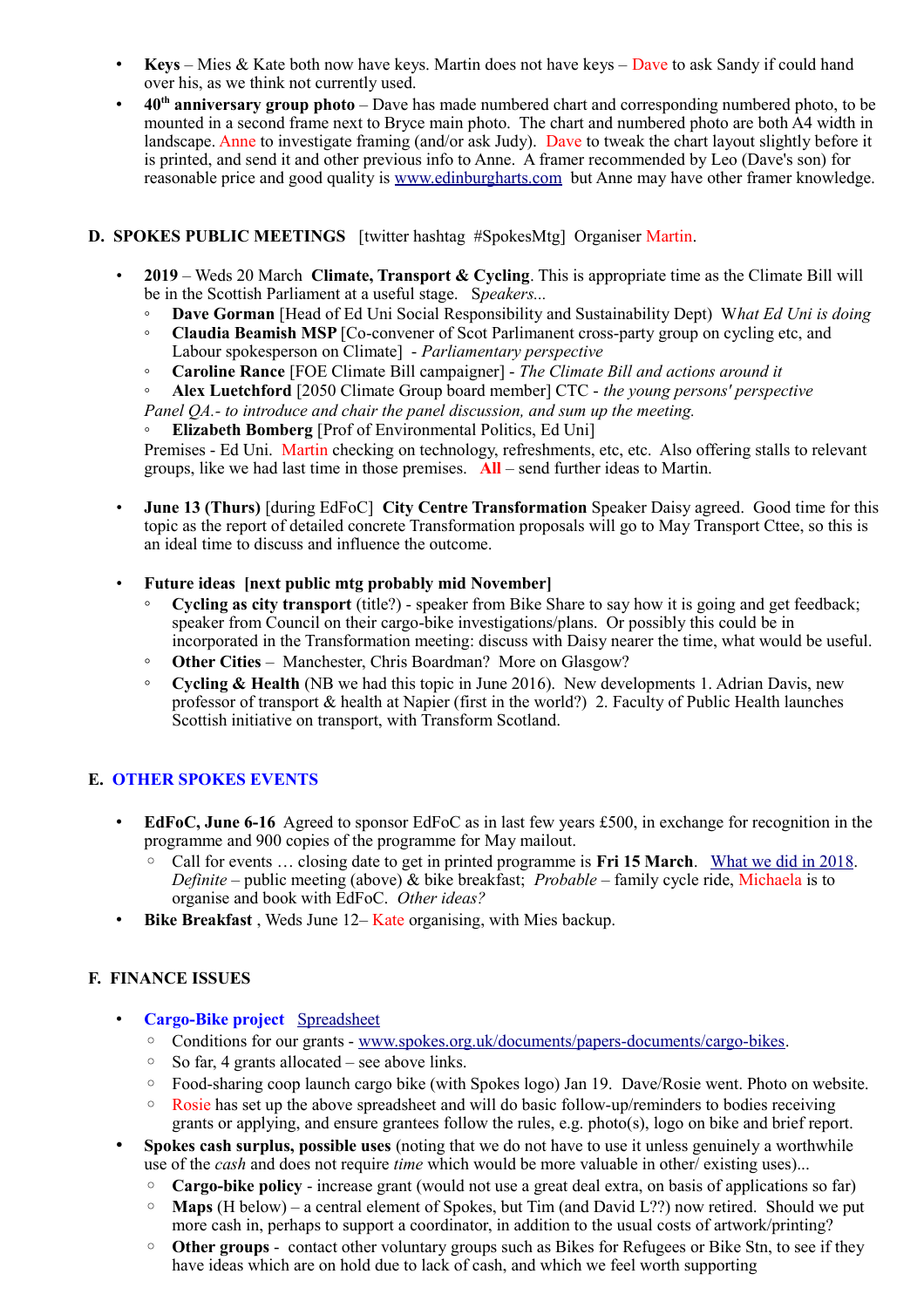- **Communications/publicity** developments
- **Supermarkets** (L below) offer a small sum towards a pilot bike parking project
- **Website redesign** Rosie fixing meeting with Stuart Threlfall (deals with our website hosting), then prepare draft proposal for Resources Group to comment, then in a circular to all members to possibly seek designer. Needs to be easily maintainable by Spokes and to preserve existing material and links (many documents have links to the site, as does Edinburgh Council).

## **G. SPOKES LOCAL GROUPS**

- **Spokes Local Groups** Dave has updated the draft page, based on Resources comments, now circulated for comment to PB  $\&$  South Ed potential local groups. Feedback awaited.
- **H. SPOKES MAPS** [various Dave actions here postponed due to campaigning priorities]
	- **Maps status**
		- **Edinburgh** (2016) Future big problems about what base map to use. Joe said Ed Uni social history map (MESH) may be an option – Joe contacted David Langworth of maps group. Also, former spokes member Nick McWilliam, OpenStreets specialist, keen to discuss if that can be used as base.
		- **Midlothian** (2015) Now our oldest map, and only map on traditional paper. Are stocks running low in the maps store? Someone to check – Anne?
		- **Glasgow 3rd edition** (2016) developed by Spokes & Go-Bike, 12500 copies paid for by council, free (on ordinary paper) from Glasgow Council, but now exhausted. Mies spoke to Glasgow Transport convenor, Cllr Anna Richardson, who would like new edition. Ian says map side is held by XYZ who could easily update it, and David the front. Ian to draw up draft letter to ClIr Richardson suggesting meeting with her, David and anyone else relevant (+ someone from GoBike, Ian suggests Andy Preece)
	- **Map Group** meeting essential, due to risk of maps stagnating, with Tim (& David L?) retiring. David G may be interested in artwork, but still need coordination for any new maps. Dave to email old maps group people then depending on outcome include request for new blood in a member circular. Possibility of giving some payment should be considered if necessary (see F above).
	- **Attacat** computing company volunteers offered to set up 'professional' map-sales site; free to us for first year then we have to pay software license £30 per month. Would do sales to shops/bulk as well as individuals. [Note that online map sales to individuals already available via EBC  $\&$  Sustrans – direct links on Spokes maps page – but we don't pro-actively market bulk sales to businesses or even to bike shops]. Rosie to send holding reply – may be used if/when we are guaranteed to be producing new maps.
	- **Shops sales initiative** Paul had suggested we write to all bike shops not stocking it, with free sample map and order form. Maps group had agreed. Also Dave had asked our mailout delivery volunteers to ask at shops when dropping in the envelopes  $-2$  or 3 shops stocked as a result of this.
	- **Surplus old maps** Surplus in **map store** now largely distributed. Surplus in **office** Dave to contact schools via council contacts (each council) and/or tweeting.
	- **Maps history**. Now have archive copies at least one of all Edinburgh and Lothians maps. Martin scanned all covers. Ian and Tim producing documents on map history, Dave to add pictures then go to website.

#### **J. TRAFFIC COUNTS**

- Next count mid-May, to be organised by Barbara as usual.
- Possible one-off Princes St/ George St count, to help in our comments on CCWEL and Transformation. Barbara happy to help organising volunteers and working on the details if/when Planning Gp goes ahead.

## **K. COMPETITIONS**

- **2017 'Low Cost Improvement'** Cllr Chas Booth motion instructs Edinburgh Council Locality officers to consider list – report expected at Feb 2019 Transport Cttee.
- **2019 'Cycling Inspiration'** [previous comps at [spokes.org.uk/documents/odds-and-ends-may-be](http://www.spokes.org.uk/documents/odds-and-ends-may-be-exciting/competitions/)[exciting/competitions\]](http://www.spokes.org.uk/documents/odds-and-ends-may-be-exciting/competitions/)
	- *How I was inspired to start using a bike or how did I inspire someone else to start.*